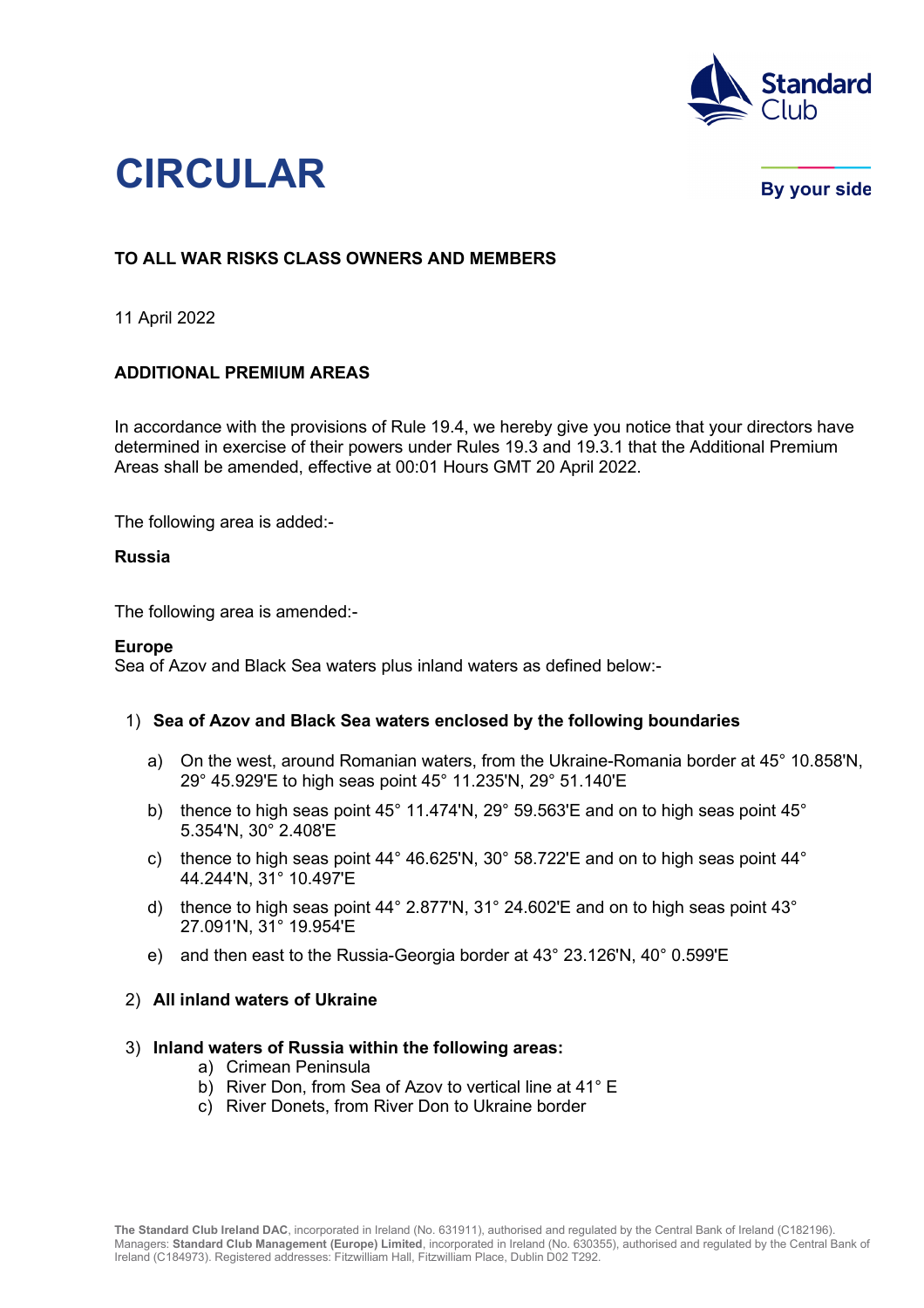

## 4) **All inland waters of Belarus south of horizontal line at 52° 30' N**

All other terms, clauses and conditions remain unaltered.

Yours faithfully

Celina

**William Robinson Managing Director** The Standard Club Ireland DAC

Email: [william.robinson@standardclub.com](mailto:william.robinson@standardclub.com)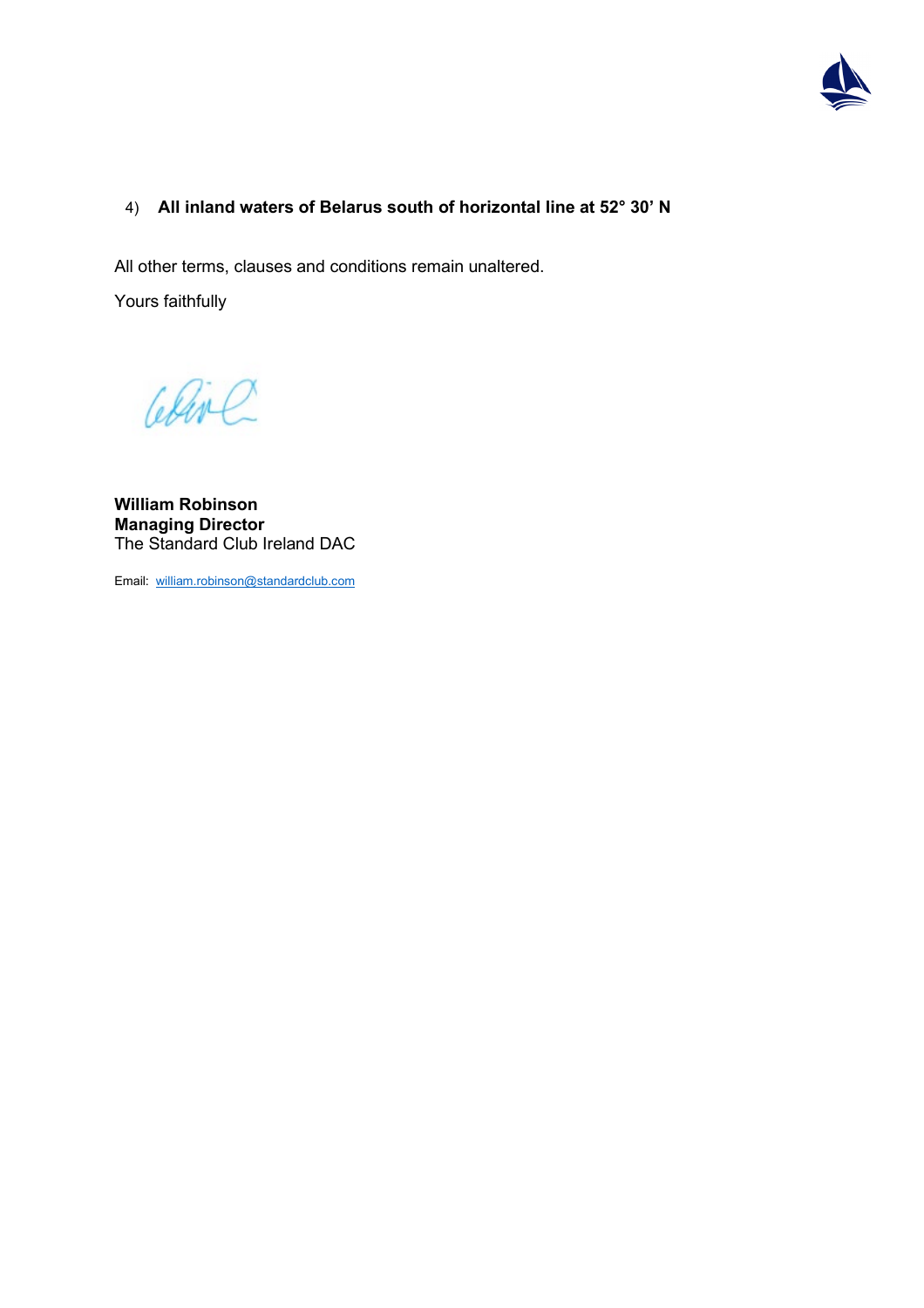

## **Additional Premium areas with effect 20 April 2022**

| The Standard Club, Hull War, Piracy, Terrorism and Related Perils                                                                                      |
|--------------------------------------------------------------------------------------------------------------------------------------------------------|
| <b>Listed Areas</b>                                                                                                                                    |
| <b>Africa</b>                                                                                                                                          |
| Nigeria                                                                                                                                                |
| Somalia                                                                                                                                                |
| Libya                                                                                                                                                  |
| <b>Benin</b>                                                                                                                                           |
| Gulf of Guinea (see page 3)                                                                                                                            |
| Togo                                                                                                                                                   |
| Cabo Delgado                                                                                                                                           |
|                                                                                                                                                        |
| <b>Europe</b>                                                                                                                                          |
| Sea of Azov and Black Sea waters enclosed by the following boundaries                                                                                  |
| a) On the west, around Romanian waters, from the Ukraine-Romania border at 45° 10.858'N, 29°<br>45.929'E to high seas point 45° 11.235'N, 29° 51.140'E |
| b) thence to high seas point 45° 11.474'N, 29° 59.563'E and on to high seas point 45° 5.354'N, 30°<br>2.408'E                                          |
| c) thence to high seas point 44° 46.625'N, 30° 58.722'E and on to high seas point 44° 44.244'N,<br>31° 10.497'E                                        |
| d) thence to high seas point 44° 2.877'N, 31° 24.602'E and on to high seas point 43° 27.091'N, 31°<br>19.954'E                                         |
| e) and then east to the Russia-Georgia border at 43° 23.126'N, 40° 0.599'E                                                                             |
| All inland waters of Ukraine                                                                                                                           |
|                                                                                                                                                        |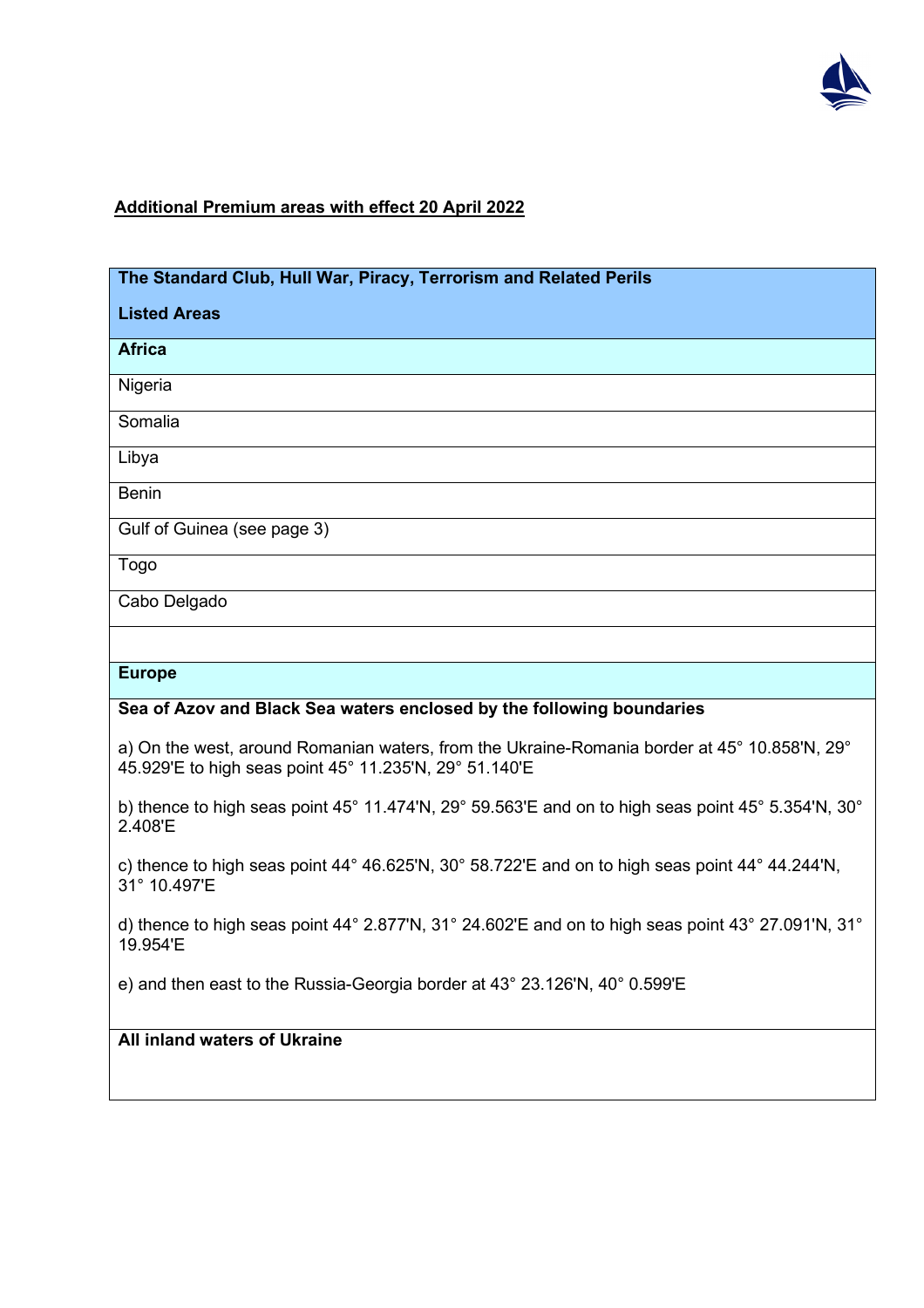

| Inland waters of Russia within the following areas:                         |
|-----------------------------------------------------------------------------|
| a) Crimean Peninsula                                                        |
| b) River Don, from Sea of Azov to vertical line at 41° E                    |
| c) River Donets, from River Don to Ukraine border                           |
|                                                                             |
| All inland waters of Belarus south of horizontal line at 52° 30' N          |
| Indian Ocean / Arabian Sea / Gulf of Aden / Gulf of Oman / Southern Red Sea |
| Waters as defined overleaf                                                  |
|                                                                             |
| <b>Middle East</b>                                                          |
| Iran                                                                        |
| Iraq                                                                        |
| Israel                                                                      |
| Lebanon                                                                     |
| Oman (Musandam Governorate)                                                 |
| Persian or Arabian Gulf                                                     |
| Saudi Arabia (Gulf coast)                                                   |
| Saudi Arabia (Red Sea coast) excluding transits                             |
| Syria                                                                       |
| <b>United Arab Emirates</b>                                                 |
| Yemen                                                                       |
|                                                                             |
| <b>South America</b>                                                        |
| Venezuela                                                                   |
| <b>Russia</b>                                                               |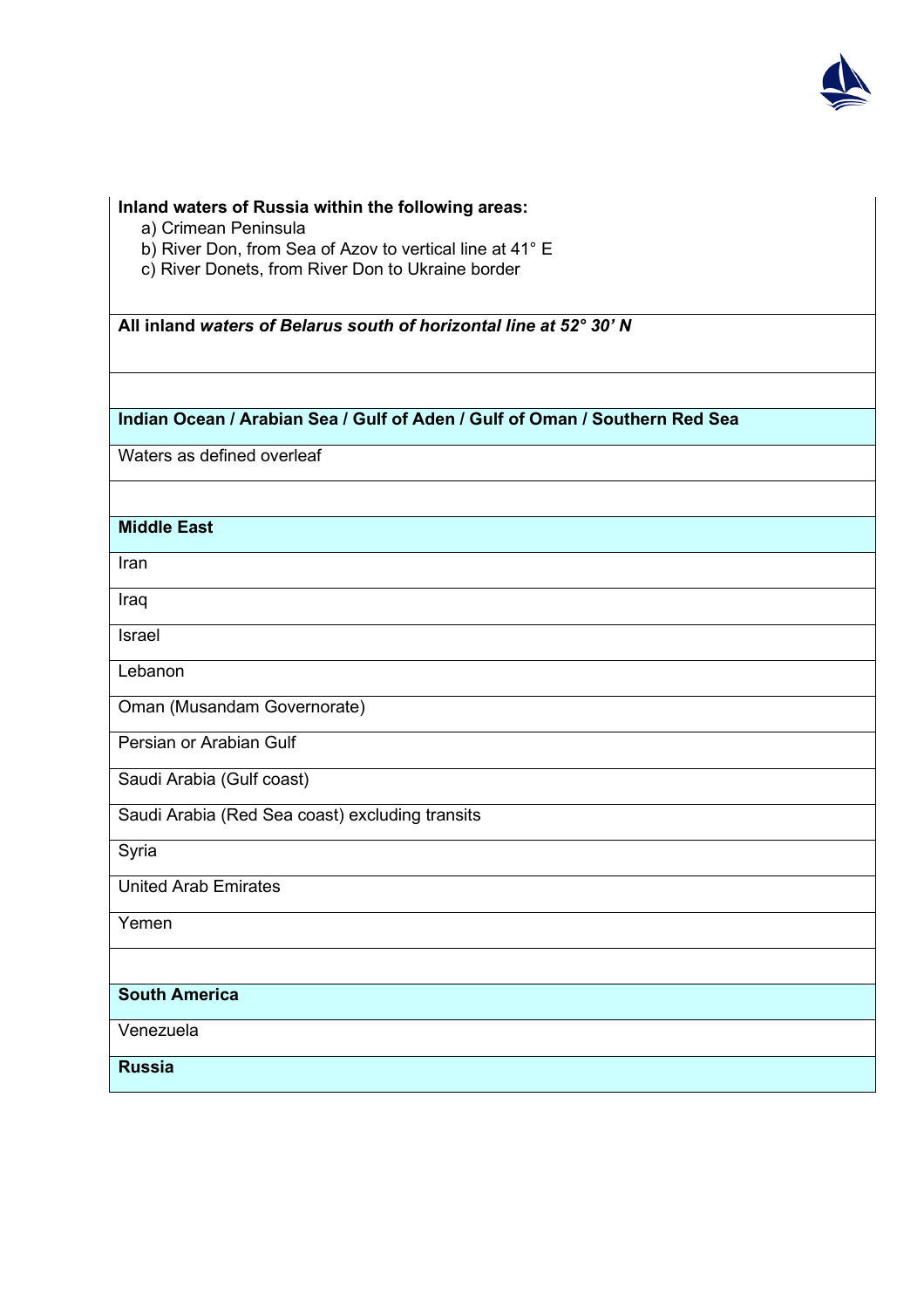

## **Definitions:**

**Named Countries** shall include their coastal waters up to 12 nautical miles offshore, unless specifically varied above.

**Named Ports** shall include all facilities/terminals within areas controlled by the relevant port authority/ies (or as may be more precisely defined by Insurers) including offshore terminals/facilities, and all waters within 12 nautical miles of such but not exceeding 12 nautical miles offshore unless specifically stated.

## **Cabo Delgado**

The waters within 50 nautical miles of Mozambique and Tanzania enclosed by the following boundaries:

- a) To the north, from Mnazi Bay at 10°19.6'S, 40°18.9'E to high seas point at 9°50.7'S, 41°7.6'E.
- b) To the south, from Baía do Lúrio at 13°30'S, 40°31.6'E to high seas point 13°30'S, 41°28.8'E.

## **Indian Ocean, Gulf of Aden and Southern Red Sea**

The waters enclosed by the following boundaries:

a) On the north-west, by the Red Sea, south of Latitude 15° N

b) on the northeast, from the Yemen border at 16°38.5'N, 53°6.5'E to high seas point 14°55'N, 53°50'E

c) on the east, by a line from high seas point 14°55'N, 53°50'E to high seas point 10°48'N, 60°15'E, thence to high seas point 6°45'S, 48°45'E

d) and on the southwest, by the Somalia border at 1°40'S, 41°34'E, to high seas point 6°45'S,  $48^{\circ}45'$ F

#### **Persian or Arabian Gulf**

Persian or Arabian Gulf and adjacent waters including the Gulf of Oman and waters west of the line from Oman's territorial limit off Cape al-Ḥadd at 22°42.5'N, 59°54.5'E northeast to the Iran-Pakistan border at 25°10.5'N, 61°37.5'E excepting coastal waters of adjoining territories up to 12 nautical miles offshore unless otherwise provided.

## **Gulf of Guinea**

The waters enclosed by the following boundaries:

a) On the west, from the coast of Togo 6° 06′ 45″ N, 1°12′E, south to